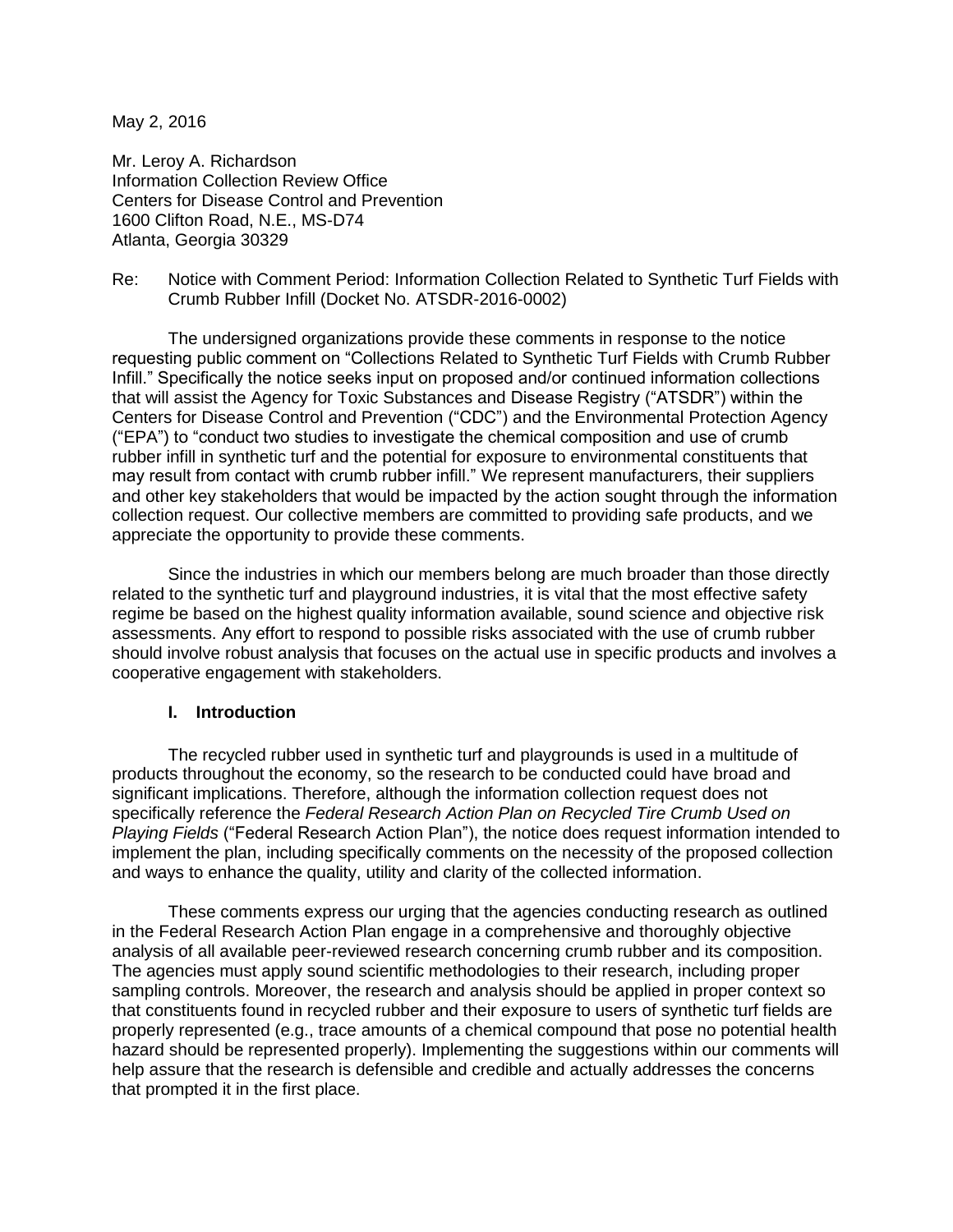## **II. The Federal Research Action Plan Should Provide Detail on the Planned Actions of the U.S. Consumer Product Safety Commission**

The Federal Research Action Plan provides an overview of the research to be conducted by ATSDR, the EPA and the U.S. Consumer Product Safety Commission ("CPSC"). However in the supporting materials provided by the CDC's Information Collection Review Office, it is unclear as to what specific action the CPSC will engage and how the CPSC has guided or will influence the activities of and research conducted by ATSDR and the EPA. For example, the supporting statement indicates that ATSDR and the EPA "consulted directly with the White House Council of Environmental Quality and the Consumer Product Safety Council (CPSC) to obtain their views on the public health issue/concern surrounding crumb rubber infill in synthetic turf."<sup>1</sup> However, there is no discussion in the supporting materials of what those views are and how they will affect the research to be conducted.

Moreover, the supporting statement describes that ATSDR and the EPA will conduct two studies "in collaboration with the CPSC." This statement implies that the CPSC will be actively engaged throughout the research project for which the information collection request applies. The statement also mentions that the "CPSC has indicated its own plans to conduct a limited study of playground material with recycled tire material," but asserts that there will be no duplication of efforts because the studies to be conducted by ATSDR and the EPA do not incorporate playground material.<sup>2</sup> However without detailed information on the planned activities of the CPSC, the scope of the CPSC's research is unclear and there is not sufficient support for the assertion by ATSDR and the EPA that the information collection request avoids unnecessary duplication. The Federal Research Action Plan indicates that the CPSC will "convene discussions with members of the public and organizations with an interest in studying tire crumb" including athletes, parents and coaches; government agencies; and industry representatives. The CPSC will reportedly explore "conducting a survey of parents to get firsthand perspectives on potential exposures from playground surface materials" and will "conduct additional work on the safety of playgrounds."

We request that the materials supporting the information collection request include additional information on the activities on which the CPSC has engaged and will engage. We also encourage ATSDR, the EPA and the CPSC to provide more detailed information on the CPSC's planned activities in the Federal Research Action Plan. To our knowledge, the CPSC has not issued publicly any detailed information on its activities. Therefore, it is difficult for the public to ascertain that the three agencies are indeed avoiding unnecessary duplication or requesting information that is necessary for determining the health effects of crumb rubber in playing fields and other environments.

# **III. The Agencies Must Objectively Analyze All Available Peer-Reviewed Research**

Similar to our concerns over the lack of transparency on the activities of federal agencies like the CPSC, the agencies conducting research must engage in a comprehensive and thoroughly objective analysis of all available peer-reviewed research concerning crumb rubber and its composition, including studies on exposure. There has been much research on the issue, and it is vital that the agencies avoid selection bias when determining key knowledge gaps, which is one of the specific objectives indicated in the Federal Research Action Plan. To avoid unnecessary duplication, the agencies must properly consider all available peer-reviewed

 $\overline{a}$ 

<sup>1</sup> See "Supporting Statement Part B—Collection."

<sup>2</sup> *Ibid.*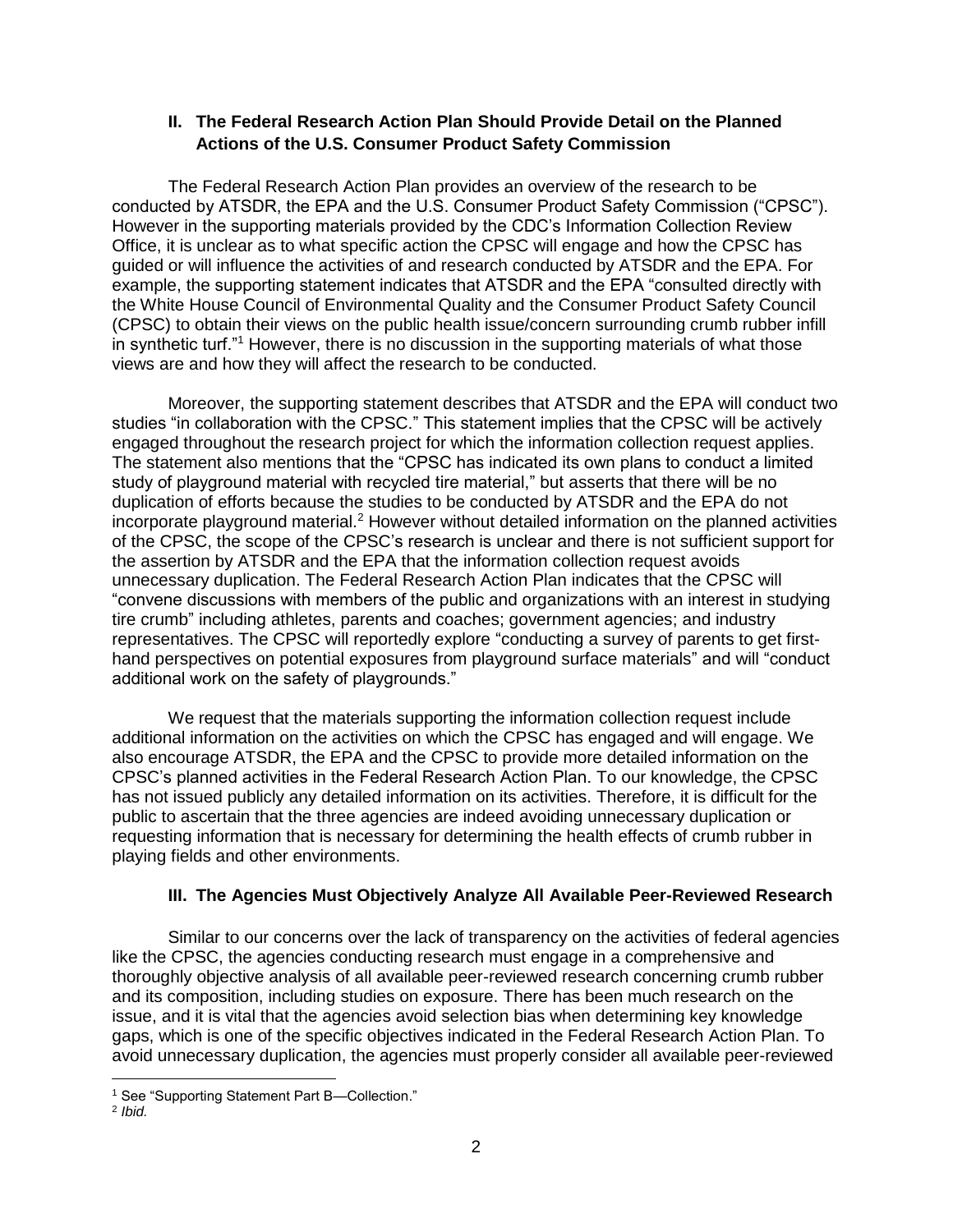research so that the findings developed through the current project are thorough, objective and a true representation of the potential risks associated with crumb rubber exposure.

### **IV. Researchers Must Incorporate Proper Scientific Controls and Other Sound Scientific Methodologies in the Sampling of Recycled Rubber**

We have concerns that proper scientific controls (e.g., sampling from grass fields and other areas surrounding synthetic turf fields) have not been contemplated by the agencies as they embark on this research. Without parallel sampling from soil and air near synthetic turf fields, the researchers would compromise the reliability of their findings. Scientific controls not only provide a reference point for the sample results that are the focus of the research, they also provide context. For example, a chemical compound found in crumb rubber may be found naturally in the surrounding soil. Without this information, researchers could draw incorrect assumptions that would bias their results. In fact, the failure to provide information on surrounding areas could actually misinform the public if the agencies only report on the recycled rubber used in synthetic turf fields or playgrounds.

Furthermore, the analytical test methodologies and other processes used by the researchers should be in accordance with accepted guidelines and/or protocols as established by federal guidelines, international standards and/or voluntary consensus standards. The agencies should not rely on published research projects that were not reproducible or properly vetted. It is vital that the researchers employ sound scientific methodologies.

### **V. Researchers Must Report Findings in Proper Context**

Importantly, the identification of chemical compounds in recycled rubber must include context, which should include a baseline below which the presence of those constituents has already been determined to present no known health hazards. Simply reporting the presence of chemical compounds without regard to whether the levels found present any cause for concern, including the bioavailability of those chemicals, ignores sound science and would needlessly misinform the users of the facilities. At the very least, if the presence of chemicals found at low levels is reported, the agencies must provide context to that report by noting (if so) that the chemical compounds are present only at levels below that at which there is any health concern.

### **VI. Agencies Must Establish a Scientific Review Panel**

To improve coordination among the federal agencies conducting research and the stateled research that has been and will be conducted, we strongly urge the agencies to establish a scientific review panel to oversee the project. This panel should be comprised of subject matter experts from industry, academia and the research community and would help minimize any duplication of efforts by the agencies. Importantly, the scientific review panel should provide comments on agencies' efforts. Finally, the panel should ensure that all research activity conducted by the agencies is thorough and objective and that the agencies comply with all applicable laws, regulations and guidance for scientific research.

### **VII.Conclusion**

As ATSDR, the EPA and the CPSC move forward in implementing the Federal Research Action Plan, we encourage the agencies to employ sound scientific principles, including a thorough and objective analysis of all available peer-reviewed research. The researchers also